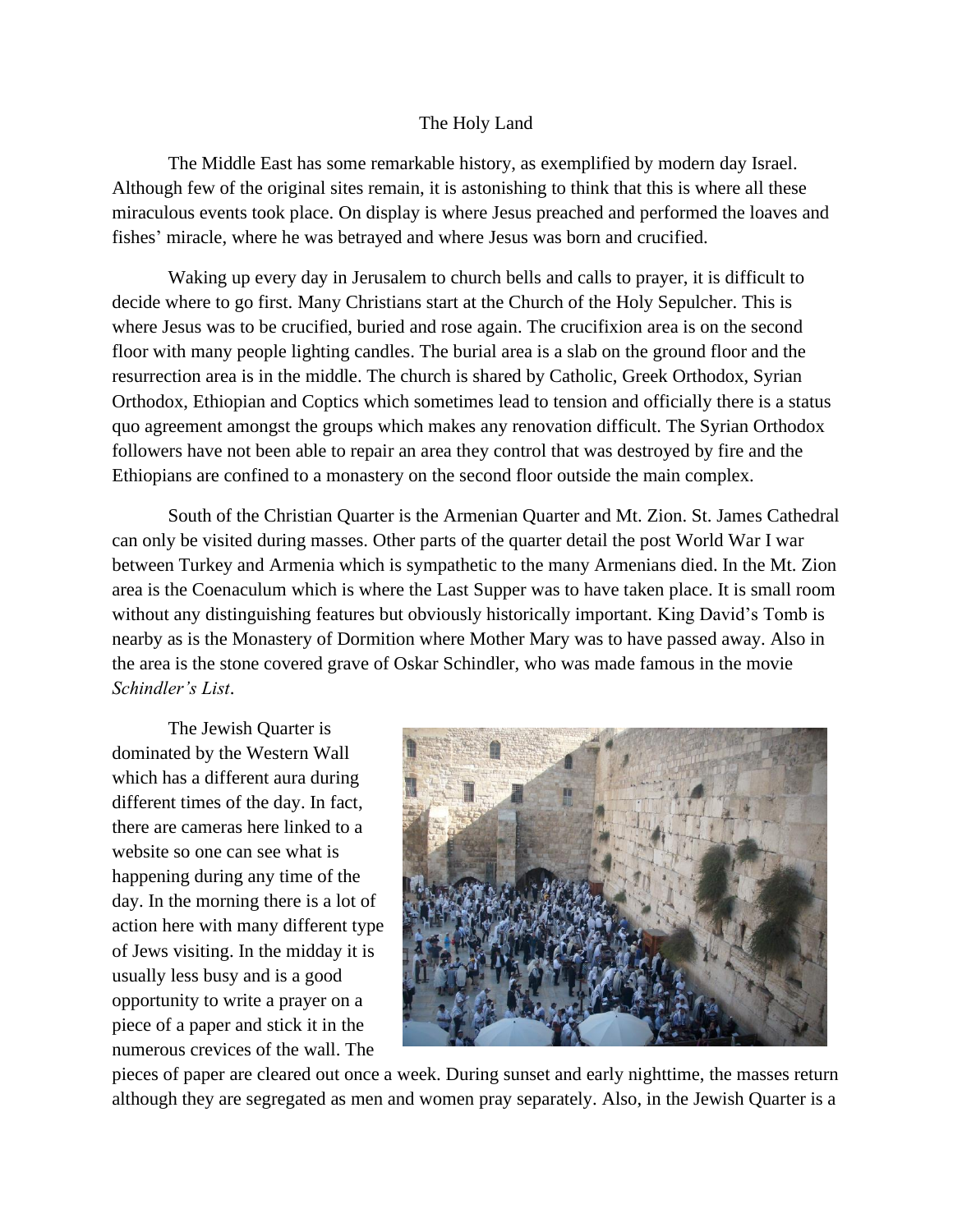long and impressive cardo, which harkens back to Roman times and the rebuilt Hurva Synagogue.

Overlooking the Western Wall is the Dome of the Rock and al-Aqsa Mosque, part of the Temple Mount in the Muslim Quarter. Neither are open to non-Muslims, but the multi-colored exterior of the Dome of the Rock can be viewed by all. Also in this quarter is the Via Dolorosa which is the route that Jesus took before he was crucified. On Fridays, Franciscan Friars walk this route with hordes of followers, explaining the Stations of the Cross in multiple languages. Along the route is St. Anne's Church which was to be the home of the Virgin Mary's parents and near this church is a small Orthodox church where the Virgin Mary herself was to have been born. I was fortunate to be in Jerusalem during Ramadan so much of the Muslim quarter's private homes had illuminated stars of blue, green and red as a way to celebrate.

Leading out of the city is the Kidron Valley. The Tomb of Virgin Mary is accessed via a deep cave. Many of the items hanging from the ceiling are Muslim in nature and the candles next



to the tomb are tall and thin, which are more typical of the Orthodox religion. Immediately next to this large cave is a smaller cave where Jesus was to have been betrayed. Across a modern road is the Garden of Gethsemane with a series of olive trees where Jesus was to have gone after the betrayal; this event is commemorated by a large church. Other churches leading up the Mount of Olives include the Church of All Nations and

the Church of the Ascension. In the area is a Jewish cemetery with a lookout and more caves where people are buried.

Moving away from the Mount of Olives and just outside the old city is the City of David. The Pillar of Absalom which traditionally has been thought of as a tribute to a son of David. The main attraction in the City of David is Hezekiah's Tunnel which is an interesting look at how water was supplied in past times and includes a walk through the watery tunnels. The tour ends with a visit to the Pool of Shiloh.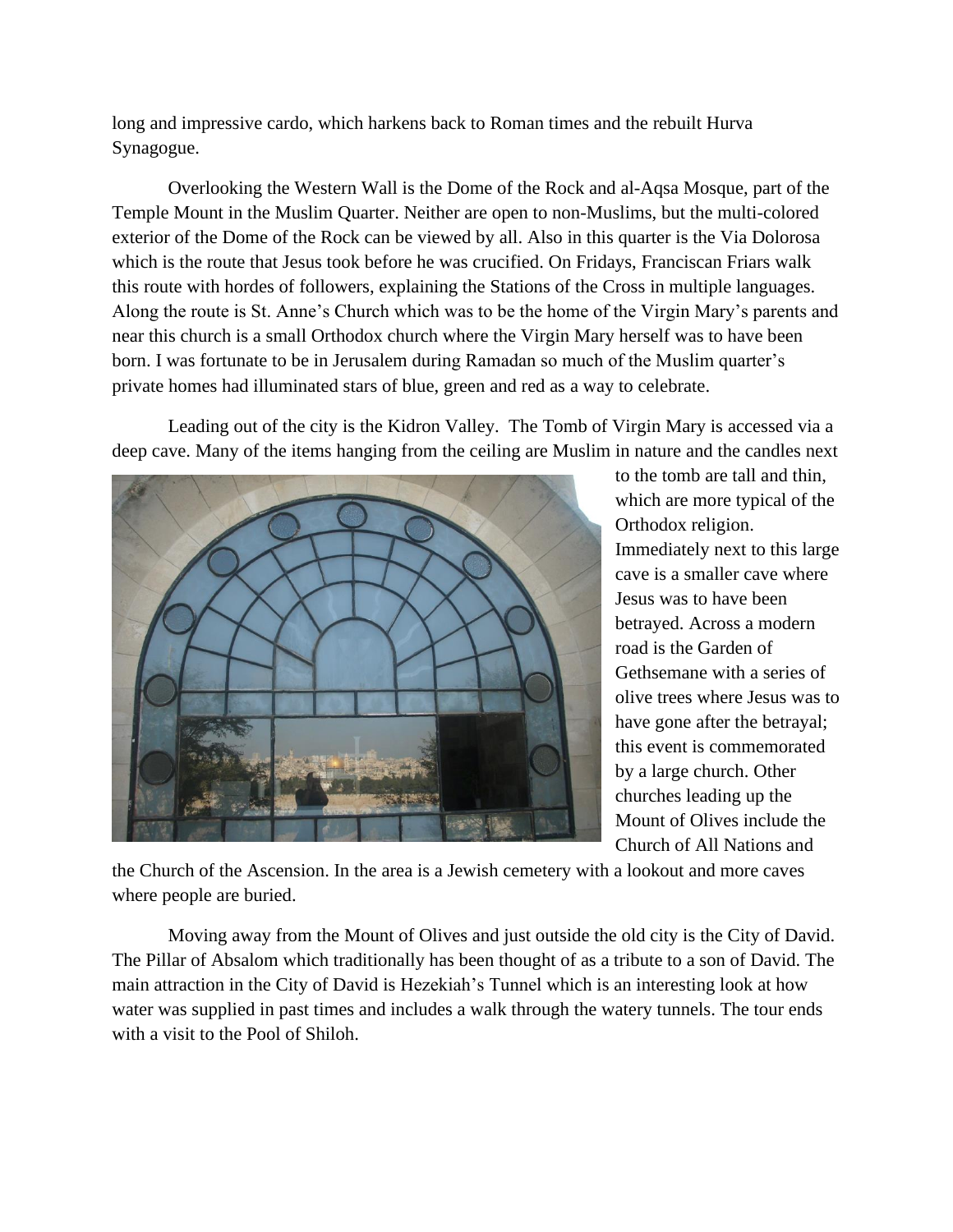Bethlehem is a charming little city which receives hordes of tourists due to being where Christ was born. The basement of the Church of the Nativity within Manger Square contains a small glass star to mark the place where Jesus was born. To the right of the star are some candles and a painting of the Three Wiseman to commemorate the coming of the Three Wiseman.

Just a few minutes' walk from Manager Square is the Milk Grotto



Chapel where the Holy Family was to have taken refugee during the Slaughter of the Innocents. Mother Mary was to have been nursing Jesus here when a drop of breast milk fell to the ground turning it white. A longer walk is Shepherd's Field which is the area where the shepherds saw the Star of Bethlehem. There is a large church and some smaller churches in caves as well as the actual fields. Heading back to Jerusalem, the security wall separating Israel and the West Bank has a lot of mostly anti-Israeli graffiti; one is a Palestinian child patting down an Israeli soldier. Closer to the checkpoint any graffiti is covered in blue paint so most organized tours wouldn't see the part of the wall with graffiti.

Another city related to life of Jesus is Nazareth. The Basilica of the Annunciation is where Mary was to have ascended into heaven and is a large church built over the rock where Mary was to have ascended. In the courtyard there are several paintings depicting Mary from different countries all with a unique touch that makes them distinctive to that country. Mary's Well is the place where Greek Orthodox followers believe Mary ascended into heaven and includes a smaller church and the actual well where Mary was to have ascended. Outside the city is a hill where Jesus was to have been chased by angry locals. I stayed at the Fauzi Azar Inn which is a beautiful old house turned into an inn. Anyone that had traveled to Syria or Iraq could stay free for one night.

Moving north to the Sea of the Galilee is Tiberias. The city has a waterfront, St. Peter's church, old walls and Hamat Tiberias National Park which has a synagogue dating to the Fifth Century BC as well as mosaics. Tiberias is the gateway to the Sea of Galilee which can be accessed by public transport or bicycle. I choose to bike around the northern half of Galilee which was difficult in the 100-degree heat. In the area around Tabgha on the western side of the sea is the Church of Beatitudes, Church of the Multiplication of Loaves and Fishes and Church of the Primacy of St. Peter. Beatitudes related to Jesus' Sermon on the Mount, and within the church grounds are several of the important phrases related to these teachings. The Church of